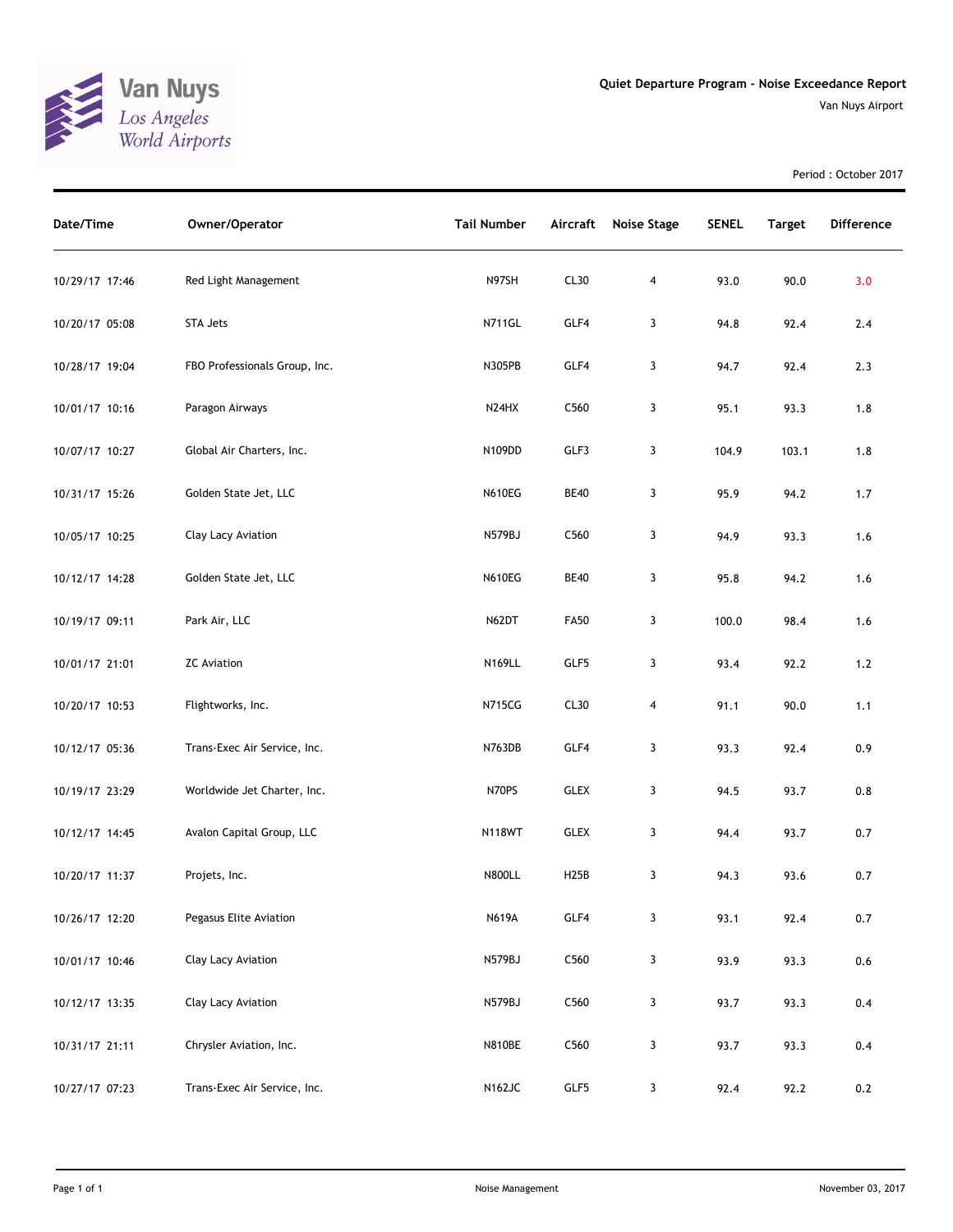

Period : October 2017

| Owner/Operator                         | <b>Departures Exceeding</b><br><b>Target Noise Level</b> | <b>Total Southbound</b><br>Jet Departures |
|----------------------------------------|----------------------------------------------------------|-------------------------------------------|
| Clay Lacy Aviation                     | 3                                                        | 126                                       |
| Golden State Jet, LLC                  | $\mathbf{2}$                                             | 16                                        |
| Trans-Exec Air Service, Inc.           | $2^{\circ}$                                              | 30                                        |
| FBO Professionals Group, Inc.          | $\mathbf{1}$                                             | $\mathbf{1}$                              |
| Flightworks, Inc.                      | $\mathbf{1}$                                             |                                           |
| Global Air Charters, Inc.              |                                                          |                                           |
| Projets, Inc.                          |                                                          |                                           |
| Red Light Management                   |                                                          |                                           |
| Avalon Capital Group, LLC              |                                                          | 2                                         |
| Park Air, LLC                          |                                                          | 2                                         |
| <b>ZC Aviation</b>                     |                                                          | 2                                         |
| Paragon Airways                        |                                                          | 5                                         |
| <b>STA Jets</b>                        |                                                          | 9                                         |
| Worldwide Jet Charter, Inc.            |                                                          | 18                                        |
| Pegasus Elite Aviation                 | 1                                                        | 20                                        |
| Chrysler Aviation, Inc.                | 1                                                        | 36                                        |
|                                        |                                                          |                                           |
| 214BM, LLC                             | 0                                                        | $\mathbf{1}$                              |
| 650 Leasing, LLC                       | 0                                                        |                                           |
| 6500, LLC                              | 0                                                        |                                           |
| 771 JT, LLC                            | 0                                                        |                                           |
| Ace Aviation Services Corporation      | 0                                                        |                                           |
| Aceros San Luis, SA                    | 0                                                        |                                           |
| Adams Office, LLC                      | 0                                                        |                                           |
| Aero Air, LLC                          | 0                                                        |                                           |
| Air 1, LLC                             | 0                                                        |                                           |
| Air Nunavut, Ltd.                      | 0                                                        |                                           |
| Air Prestigio, LLC                     | 0                                                        |                                           |
| AirSprint                              | 0                                                        |                                           |
| Allard Air Services, Inc.              | 0                                                        |                                           |
| A-Ron Resources, LLC                   | 0                                                        |                                           |
| Asia Aviation Company Pte. Ltd         | 0                                                        |                                           |
| Asia Jet Partners Limited              | 0                                                        | 1                                         |
| Aspen Air Leasing, LLC                 | 0                                                        | 1                                         |
| AVIATION LEASING COMPANY LLC           | 0                                                        |                                           |
| Aviation Leasing Group, Inc.           | 0                                                        |                                           |
| <b>Aviation Unlimited</b>              | 0                                                        |                                           |
| <b>Aviation West Charters</b>          | 0                                                        |                                           |
| AVWest Pty. Ltd.                       | 0                                                        |                                           |
| <b>B &amp; G SERVICES LLC</b>          | 0                                                        |                                           |
| Banc of America Leasing & Capital, LLC | 0                                                        | 1                                         |

The Van Nuys Airport Fly Friendly - Quiet Departure Program asks that operators of jet aircraft use manufacturer's or NBAA quiet departure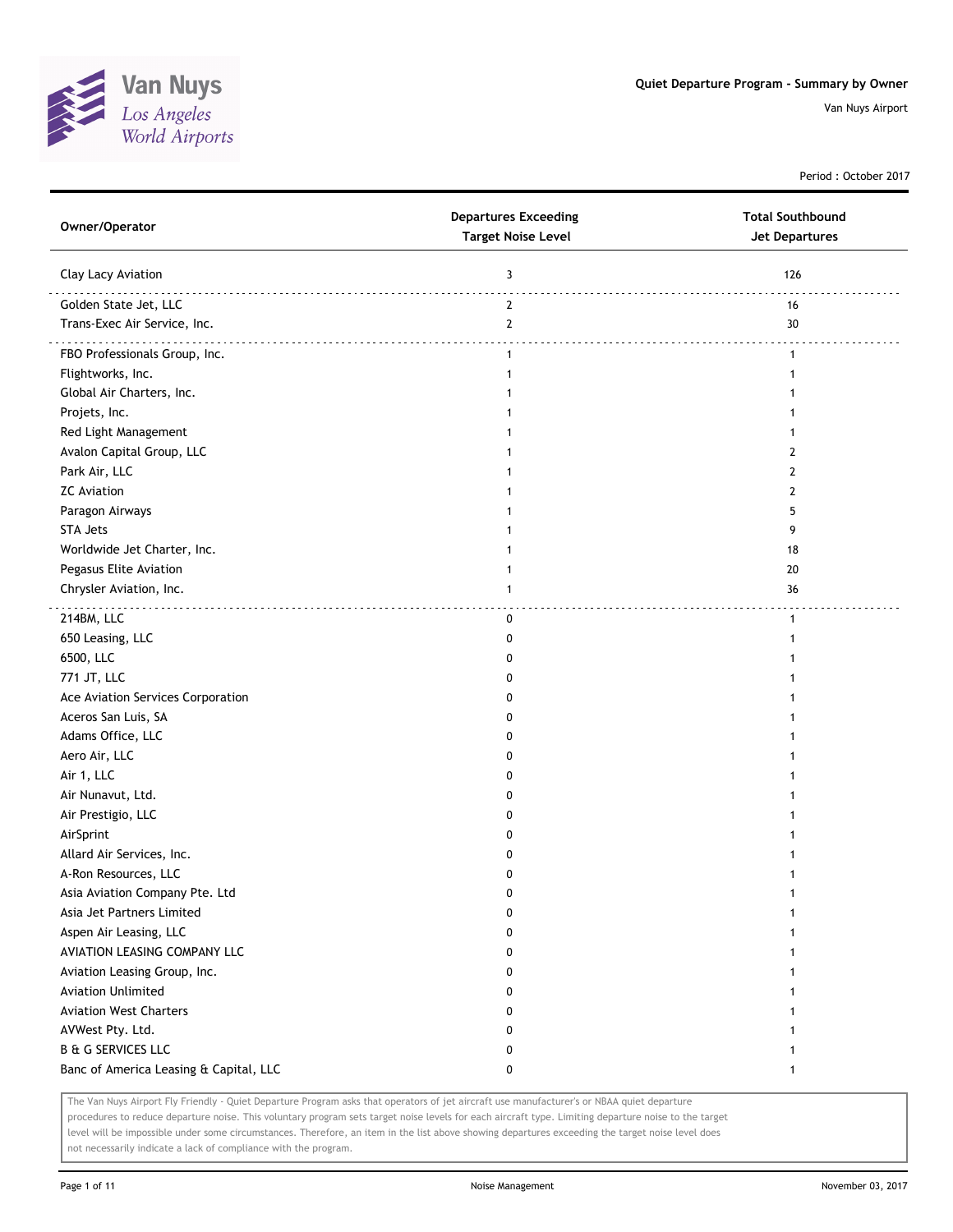

Period : October 2017

| Owner/Operator                             | <b>Departures Exceeding</b><br><b>Target Noise Level</b> | <b>Total Southbound</b><br><b>Jet Departures</b> |
|--------------------------------------------|----------------------------------------------------------|--------------------------------------------------|
| <b>Bank of America Leasing</b>             | 0                                                        | 1                                                |
| Bear Air, LLC                              | 0                                                        |                                                  |
| Beech Transportation, Inc.                 | 0                                                        |                                                  |
| BEPCO Oregon Holdings, LLC                 | 0                                                        |                                                  |
| BH Aviation, Ltd.                          | 0                                                        |                                                  |
| Birds Eye Management, Inc.                 | 0                                                        |                                                  |
| <b>Black Falcon LLC</b>                    | 0                                                        |                                                  |
| BSLCC-II, LLC                              | 0                                                        |                                                  |
| Burnett Aviation Company, Inc.             | 0                                                        |                                                  |
| Bush Aviation, LLC                         | 0                                                        |                                                  |
| <b>Business Jet Access</b>                 | 0                                                        |                                                  |
| C Dot Aviation, LLC                        | 0                                                        |                                                  |
| Calvin Klein Studio, LLC                   | 0                                                        |                                                  |
| Canyon Partners, LLC                       | 0                                                        |                                                  |
| Capital Transport, LLC                     | 0                                                        |                                                  |
| Carnival Corporation                       | 0                                                        |                                                  |
| Cava, LLC                                  | 0                                                        |                                                  |
| Cavendish Investing, Ltd.                  | 0                                                        |                                                  |
| CFS Air, LLC                               | 0                                                        |                                                  |
| Chartright Air, Inc.                       | 0                                                        |                                                  |
| Cindago, LLC                               | 0                                                        |                                                  |
| Citation X8, LLC                           | 0                                                        |                                                  |
| CJ3SP LLC                                  | 0                                                        |                                                  |
| Clay Lacy Aviation, Inc.                   | 0                                                        |                                                  |
| Clear Channel Communication, Inc.          | 0                                                        |                                                  |
| Cloud Nine Aviation, LLC                   | 0                                                        |                                                  |
| <b>CM Holdings</b>                         | 0                                                        |                                                  |
| CMR LLC                                    | 0                                                        |                                                  |
| Consolidated Investment Group, LLC         | 0                                                        |                                                  |
| Corporate Air, LLC                         | 0                                                        |                                                  |
| Corporate Fleet Services, LLC              | 0                                                        |                                                  |
| Corporate Flight Management, Inc.          | 0                                                        |                                                  |
| Corsair Two, LLC                           | 0                                                        |                                                  |
| Crow Executive Air, Inc                    | 0                                                        |                                                  |
| Cyprus Center Services, Inc.               | 0                                                        |                                                  |
| Dale P. Holt Holdings, LLC                 | 0                                                        |                                                  |
| DB Services Company, LLC                   | 0                                                        |                                                  |
| DC Aviation, LLC                           | 0                                                        |                                                  |
| <b>DCCO</b> Aviation LLC                   | 0                                                        |                                                  |
| DCI Consultants, LLC                       | 0                                                        |                                                  |
| DeBartolo Property Group Flight Department | 0                                                        |                                                  |

The Van Nuys Airport Fly Friendly - Quiet Departure Program asks that operators of jet aircraft use manufacturer's or NBAA quiet departure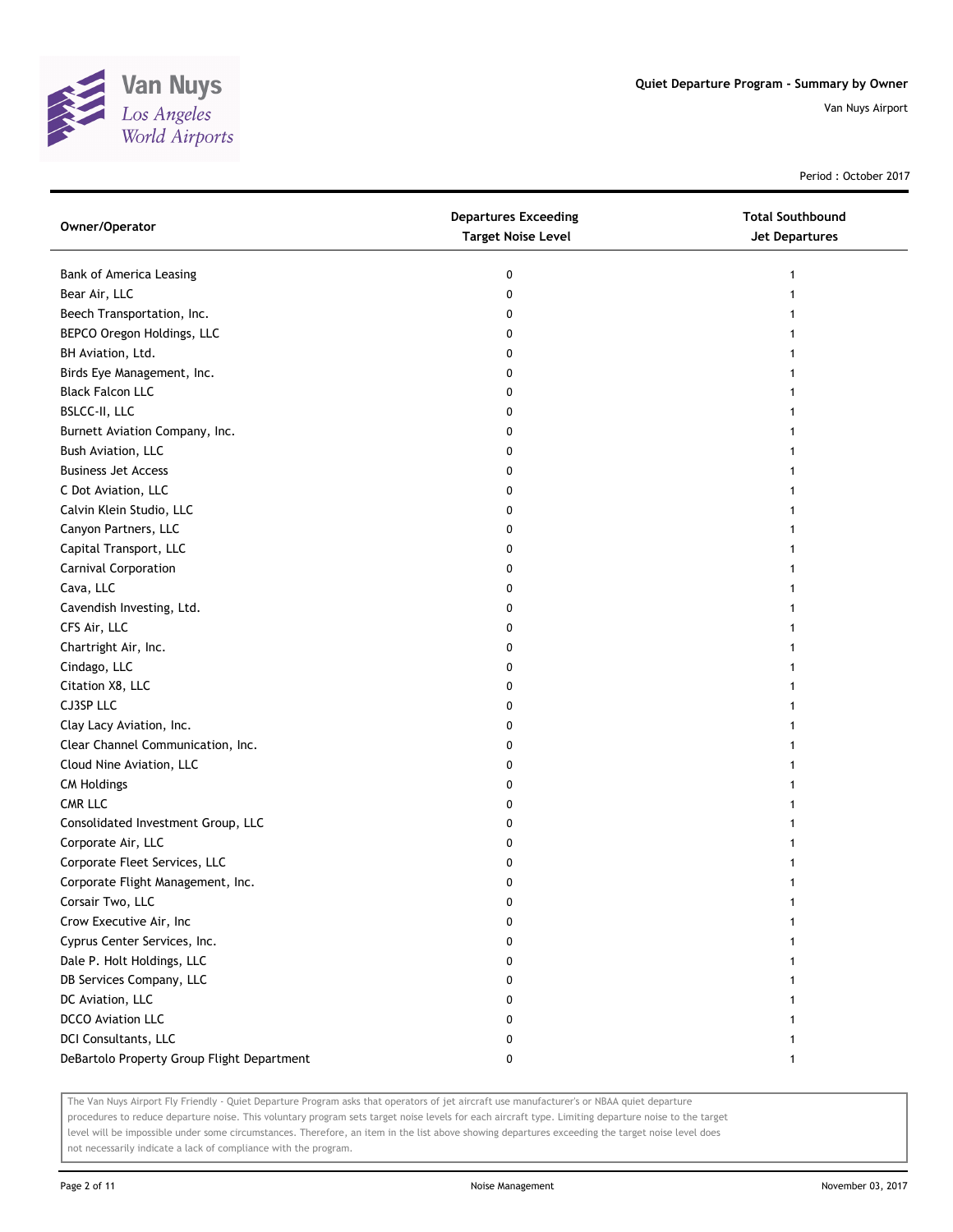

Period : October 2017

| Owner/Operator                                  | <b>Departures Exceeding</b><br><b>Target Noise Level</b> | <b>Total Southbound</b><br><b>Jet Departures</b> |
|-------------------------------------------------|----------------------------------------------------------|--------------------------------------------------|
| Debordieu-Dallas II, Inc.                       | 0                                                        | 1                                                |
| <b>Disney Aviation Group</b>                    | 0                                                        |                                                  |
| DMJG Holdings, LLC                              | 0                                                        |                                                  |
| Dole Foods Flight Operations, Inc.              | 0                                                        |                                                  |
| Dorchester Aviation, LLC                        | 0                                                        |                                                  |
| Dumont Aircraft Sales, LLC                      | 0                                                        | 1                                                |
| Dumont Aircraft, LLC                            | 0                                                        |                                                  |
| Echo Leasing, LLC                               | 0                                                        |                                                  |
| Edgewood Properties, Inc C/O JSM at Falcon, LLC | 0                                                        |                                                  |
| EJS Executive Jet Shares II, Inc.               | 0                                                        |                                                  |
| El Paso Oil, Ltd.                               | 0                                                        |                                                  |
| ELITE AIRWAYS LLC                               | 0                                                        |                                                  |
| Elite Airways, LLC                              | 0                                                        |                                                  |
| Enterprise II, LLC.                             | 0                                                        |                                                  |
| Executive Flight Services, Inc.                 | 0                                                        | 1                                                |
| Executive Fliteways, Inc.                       | 0                                                        |                                                  |
| Fairmont Aviation, LLC                          | 0                                                        |                                                  |
| Farsight Technologies, Inc.                     | 0                                                        |                                                  |
| Fifth Third Leasing Company                     | 0                                                        |                                                  |
| First Jet                                       | 0                                                        |                                                  |
| FJ900, Inc.                                     | 0                                                        |                                                  |
| Flexjets                                        | 0                                                        |                                                  |
| Fluid Aviation, LLC                             | 0                                                        |                                                  |
| Flying Farmer, LLC                              | 0                                                        |                                                  |
| Fortress One LLC                                | 0                                                        | 1                                                |
| Friedkin Aviation, Inc.                         | 0                                                        | 1                                                |
| Gama Aviation, Inc.                             | 0                                                        |                                                  |
| Gary McCoy                                      | 0                                                        |                                                  |
| General Electric Capital Corporation            | 0                                                        |                                                  |
| Global Flight, Inc.                             | 0                                                        |                                                  |
| Global Jet Capital                              | 0                                                        |                                                  |
| Global Jetcare, Inc.                            | 0                                                        |                                                  |
| <b>Grossman Company Properties</b>              | 0                                                        |                                                  |
| Gruffy, LLC                                     | 0                                                        |                                                  |
| <b>GTC Management Services</b>                  | 0                                                        |                                                  |
| Guardian Air Service, LP                        | 0                                                        |                                                  |
| Gulf Group Enterprises, LLC                     | 0                                                        |                                                  |
| <b>Guthy-Renker Corporation</b>                 | 0                                                        |                                                  |
| H & O Aviation, LLC                             | 0                                                        |                                                  |
| Hangar 32, LLC                                  | 0                                                        |                                                  |
| Hansen Capital Management, Inc.                 | 0                                                        | $\mathbf{1}$                                     |

The Van Nuys Airport Fly Friendly - Quiet Departure Program asks that operators of jet aircraft use manufacturer's or NBAA quiet departure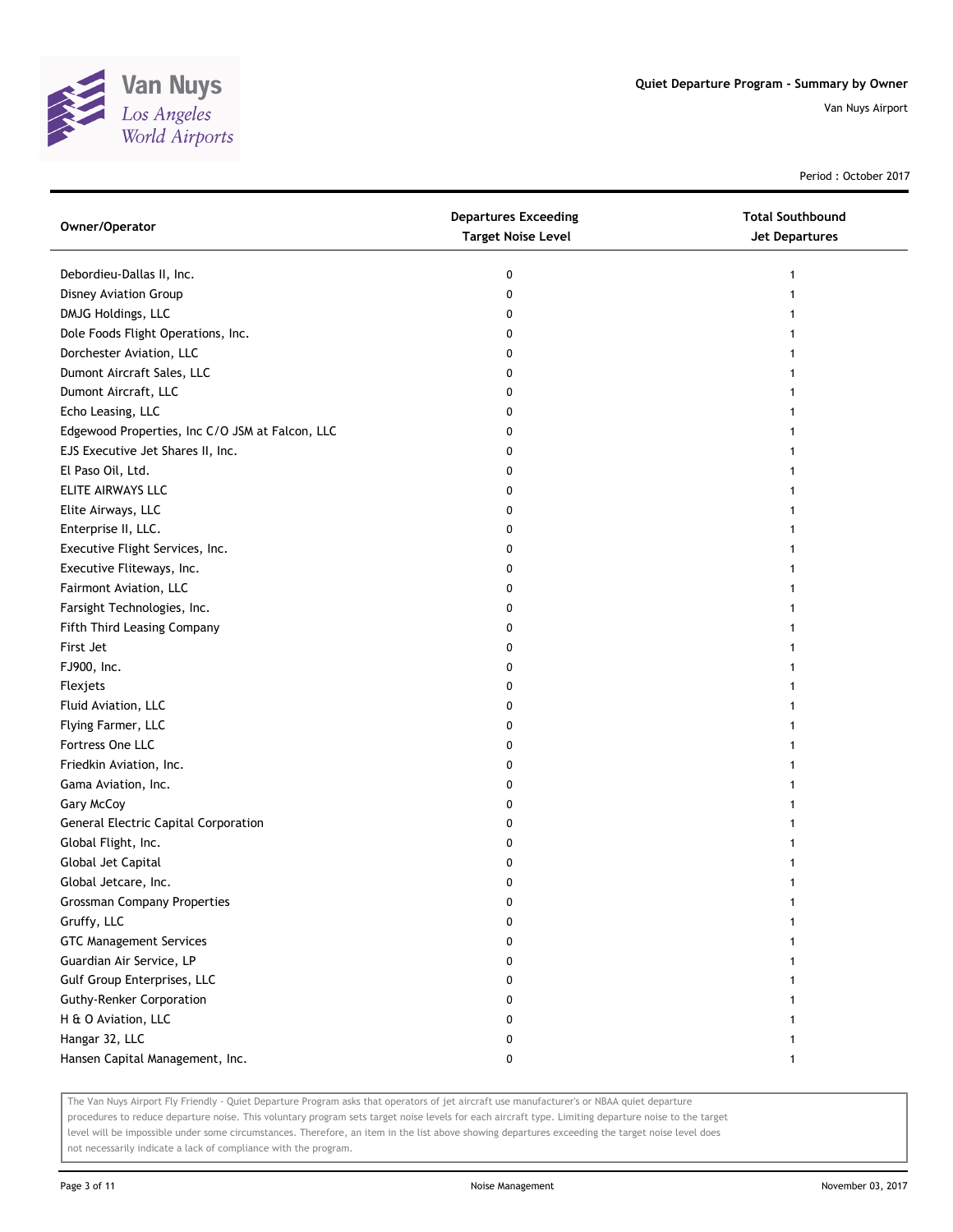

Period : October 2017

| Owner/Operator                      | <b>Departures Exceeding</b><br><b>Target Noise Level</b> | <b>Total Southbound</b><br><b>Jet Departures</b> |
|-------------------------------------|----------------------------------------------------------|--------------------------------------------------|
| Hawker Acquisition, LLC             | 0                                                        | 1                                                |
| Hawker RC 23, LLC                   | 0                                                        |                                                  |
| Hawker RC7 LLC                      | 0                                                        |                                                  |
| Haymon Sports, LLC                  | 0                                                        |                                                  |
| Hill Air Company, Ltd               | 0                                                        |                                                  |
| Hills Aviation, LLC                 | 0                                                        |                                                  |
| Hillwood Development Company, LLC   | 0                                                        | 1                                                |
| HUM-AIR LLC                         | 0                                                        | 1                                                |
| <b>ISLAND PARK AVIATION LLC</b>     | 0                                                        |                                                  |
| J2 Aviation, LLC                    | 0                                                        |                                                  |
| Jarden Corporation                  | 0                                                        |                                                  |
| Jet Aviation Business Jets          | 0                                                        |                                                  |
| Jet Linx Aviation, LLC              | 0                                                        |                                                  |
| Jet Logistics, Inc                  | 0                                                        |                                                  |
| Jet Management Associates, LLC      | 0                                                        |                                                  |
| Jet Source Charter, Inc.            | 0                                                        | 1                                                |
| Jhonlin Air Transport PT            | 0                                                        | 1                                                |
| JS CJ3 LLC                          | 0                                                        | 1                                                |
| K5-Aviation GmbH                    | 0                                                        |                                                  |
| KD Air, LLC                         | 0                                                        |                                                  |
| Kent Industries, LLC                | 0                                                        |                                                  |
| Key Lime Air, Inc.                  | 0                                                        |                                                  |
| KeyCorp                             | 0                                                        | 1                                                |
| Keystone Aviation, LLC              | 0                                                        |                                                  |
| Kimbal Logistics, LLC               | 0                                                        | 1                                                |
| Kimberly-Clark Corporation          | 0                                                        | 1                                                |
| Kirra A/C Leasing Partnership No. 1 | 0                                                        | 1                                                |
| KJP, LLC                            | 0                                                        | 1                                                |
| KLBB Management Services, LLC       | 0                                                        |                                                  |
| KMR Aviation, Inc.                  | 0                                                        |                                                  |
| KP Aviation Management, LLC         | 0                                                        |                                                  |
| Langham Developments, LLC           | 0                                                        | 1                                                |
| Lear Financing, LLC                 | 0                                                        |                                                  |
| Litton Aviation, LLC                | 0                                                        |                                                  |
| Live Oak Banking Company            | 0                                                        |                                                  |
| LJ60-266, LLC                       | 0                                                        |                                                  |
| MALUHIA LLC                         | 0                                                        |                                                  |
| Marine Charter Enterprises          | 0                                                        |                                                  |
| Mariposa Capital, LLC               | 0                                                        |                                                  |
| Max Air, LLC                        | 0                                                        |                                                  |
| MCL Transportation, Inc.            | 0                                                        | 1                                                |

The Van Nuys Airport Fly Friendly - Quiet Departure Program asks that operators of jet aircraft use manufacturer's or NBAA quiet departure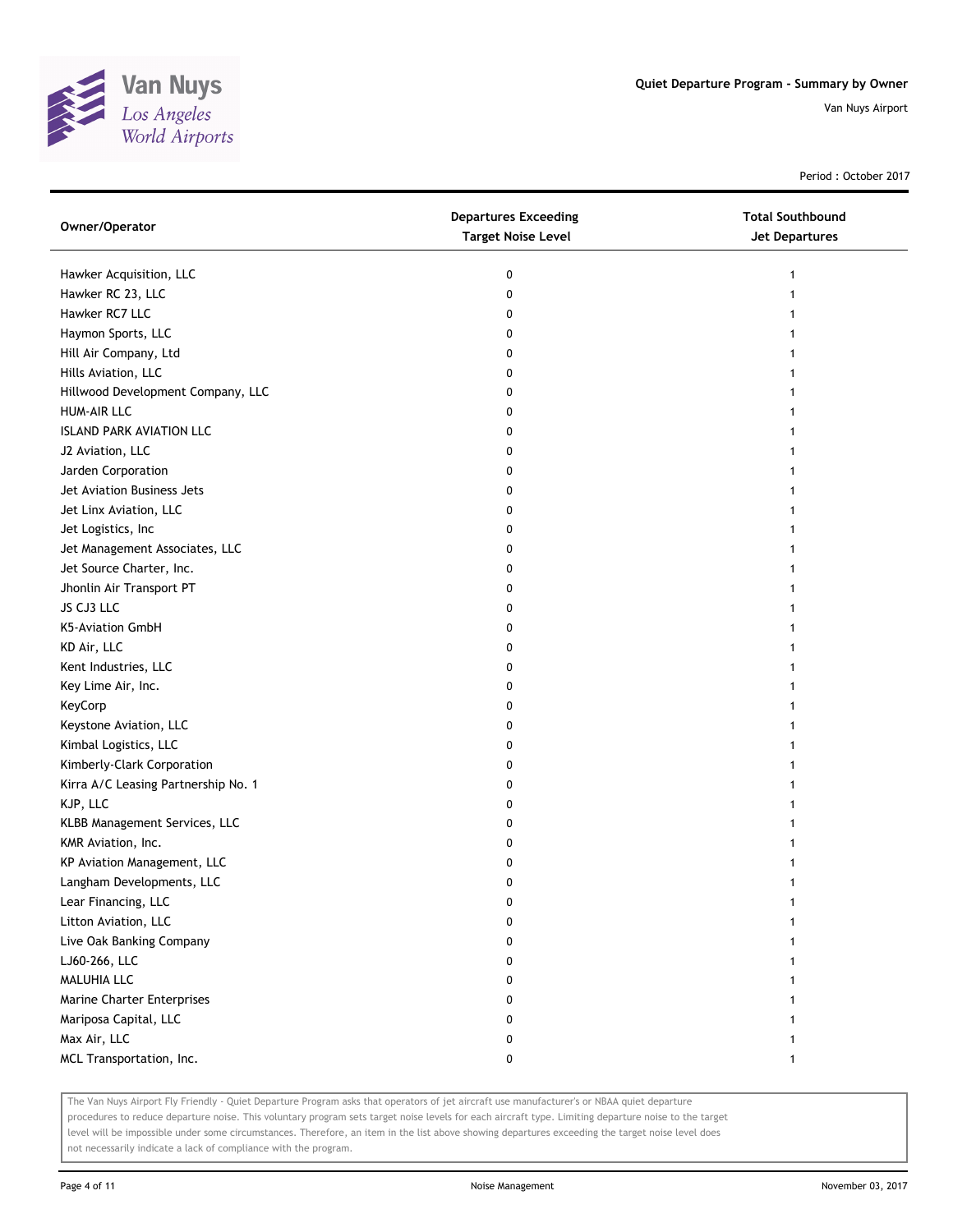

Period : October 2017

| Owner/Operator                         | <b>Departures Exceeding</b><br><b>Target Noise Level</b> | <b>Total Southbound</b><br>Jet Departures |
|----------------------------------------|----------------------------------------------------------|-------------------------------------------|
| Mendota Aircraft Management, LLC       | 0                                                        | 1                                         |
| Merle Norman Cosmetics, Inc.           | 0                                                        |                                           |
| METROJET Ltd                           | 0                                                        |                                           |
| Midland Financial Company              | 0                                                        |                                           |
| <b>Midwest Aviation</b>                | 0                                                        |                                           |
| Montana Aerospace, Inc.                | 0                                                        |                                           |
| Morningstar Partners, Ltd.             | 0                                                        |                                           |
| Mountain Aviation, Inc.                | 0                                                        |                                           |
| MUSTANG426NS LLC                       | 0                                                        |                                           |
| N910CF, LLC                            | 0                                                        |                                           |
| Napa Jet Center                        | 0                                                        |                                           |
| National Flight, LLC                   | 0                                                        |                                           |
| Nauthiz Pty. Ltd.                      | 0                                                        |                                           |
| <b>NLT LLC</b>                         | 0                                                        |                                           |
| <b>NVJETS</b>                          | 0                                                        |                                           |
| NWA Partners, LLC                      | 0                                                        |                                           |
| Omega Air Corp                         | 0                                                        |                                           |
| Paragon Transport Management, LLC      | 0                                                        |                                           |
| PAT ENTERPRISES LLC                    | 0                                                        |                                           |
| Peco Air, LLC                          | 0                                                        |                                           |
| Peregrinus, LLC                        | 0                                                        |                                           |
| Pershing Square Capital Management, LP | 0                                                        |                                           |
| Peyton Holdings, LLC                   | 0                                                        |                                           |
| Pine Butte LLC                         | 0                                                        |                                           |
| Pinnacle Aviation, Inc.                | 0                                                        |                                           |
| Pittco Aviation, Inc.                  | 0                                                        |                                           |
| Platinum Aviation, LLC                 | 0                                                        |                                           |
| PMC Global, Inc.                       | 0                                                        |                                           |
| Polar Equipment, LLC                   | 0                                                        |                                           |
| Potomac Air, LLC                       | 0                                                        |                                           |
| Priester Aviation, LLC                 | 0                                                        |                                           |
| Prime Aviation Pty. Ltd.               | 0                                                        |                                           |
| Propjet Management, Ltd.               | 0                                                        |                                           |
| Quart 2C, LLC                          | 0                                                        |                                           |
| R. Consulting & Sales, Inc.            | 0                                                        |                                           |
| RadAir, LLC                            | 0                                                        |                                           |
| RB Aircraft Leasing, LLC               | 0                                                        |                                           |
| RBRR, Inc.                             | 0                                                        |                                           |
| RE/MAX International, Inc.             | 0                                                        |                                           |
| Red Air, LLC.                          | 0                                                        |                                           |
| Richport Air, LLC                      | 0                                                        | 1                                         |

The Van Nuys Airport Fly Friendly - Quiet Departure Program asks that operators of jet aircraft use manufacturer's or NBAA quiet departure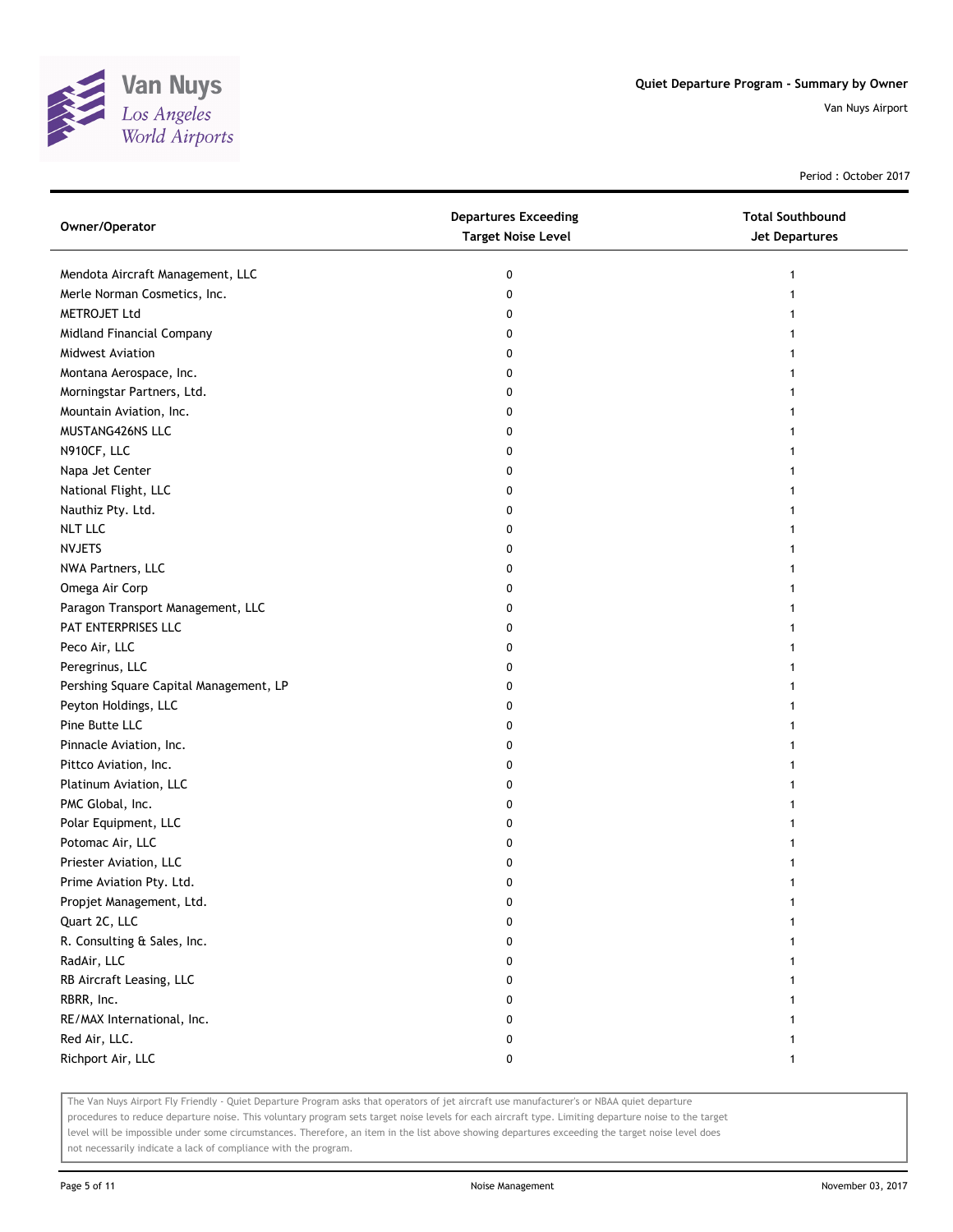

Period : October 2017

| Owner/Operator                         | <b>Departures Exceeding</b><br><b>Target Noise Level</b> | <b>Total Southbound</b><br><b>Jet Departures</b> |
|----------------------------------------|----------------------------------------------------------|--------------------------------------------------|
| Rida Aviation, LLC                     | 0                                                        | 1                                                |
| RM Aviation, LLC                       | 0                                                        |                                                  |
| Roma 550, LLC                          | 0                                                        |                                                  |
| Royal Air Freight, Inc.                | 0                                                        |                                                  |
| RWP Associates, Inc.                   | 0                                                        |                                                  |
| S.K. Aviation, LLC                     | 0                                                        |                                                  |
| Saberair, LLC                          | 0                                                        |                                                  |
| SC Aviation Inc                        | 0                                                        |                                                  |
| SC Aviation, Inc.                      | 0                                                        |                                                  |
| Seagate Technology, LLC                | 0                                                        |                                                  |
| SK Aviation Partners, LLC              | 0                                                        |                                                  |
| Skybird Aviation                       | 0                                                        |                                                  |
| SKYWEST AIRLINES Inc.                  | 0                                                        |                                                  |
| SLFJR Holdings, LLC                    | 0                                                        |                                                  |
| Southern Skies, Inc.                   | 0                                                        |                                                  |
| SOUTHWEST AIRLINES Co.                 | 0                                                        |                                                  |
| SP Aviation, Inc.                      | 0                                                        |                                                  |
| <b>Stargazer Aviation</b>              | 0                                                        |                                                  |
| State Farm Mutual Auto Insurance       | 0                                                        |                                                  |
| State Farm Mutual Auto Insurance, Co.  | 0                                                        |                                                  |
| Stavola Aviation, Inc.                 | 0                                                        |                                                  |
| SunTrust Bank                          | 0                                                        |                                                  |
| Swift Air, LLC                         | 0                                                        |                                                  |
| T Aereo, LLC                           | 0                                                        |                                                  |
| Takle Management, LLC                  | 0                                                        |                                                  |
| <b>Target Corporation</b>              | 0                                                        |                                                  |
| Texas Air Partners, LLC                | 0                                                        |                                                  |
| <b>TFT Aviation</b>                    | 0                                                        |                                                  |
| The Tornante Company, LLC              | 0                                                        |                                                  |
| The Whitewind Company                  | 0                                                        |                                                  |
| Thyssen Aviation, LLC                  | 0                                                        |                                                  |
| Tracinda Corporation Flight Department | 0                                                        |                                                  |
| Travel Management Company, Ltd         | $\pmb{0}$                                                |                                                  |
| Triangle Aircraft Services             | 0                                                        |                                                  |
| TTX Holdings, LLC                      | 0                                                        |                                                  |
| <b>TVPX</b>                            | 0                                                        |                                                  |
| Ultra-Lux Jets, Inc.                   | 0                                                        |                                                  |
| United Group Aviation, LLC             | 0                                                        |                                                  |
| V & E Aviation, LLC                    | 0                                                        |                                                  |
| Valdosta Mall, Inc.                    | 0                                                        |                                                  |
| Velox Aircraft, LLC                    | 0                                                        | 1                                                |

The Van Nuys Airport Fly Friendly - Quiet Departure Program asks that operators of jet aircraft use manufacturer's or NBAA quiet departure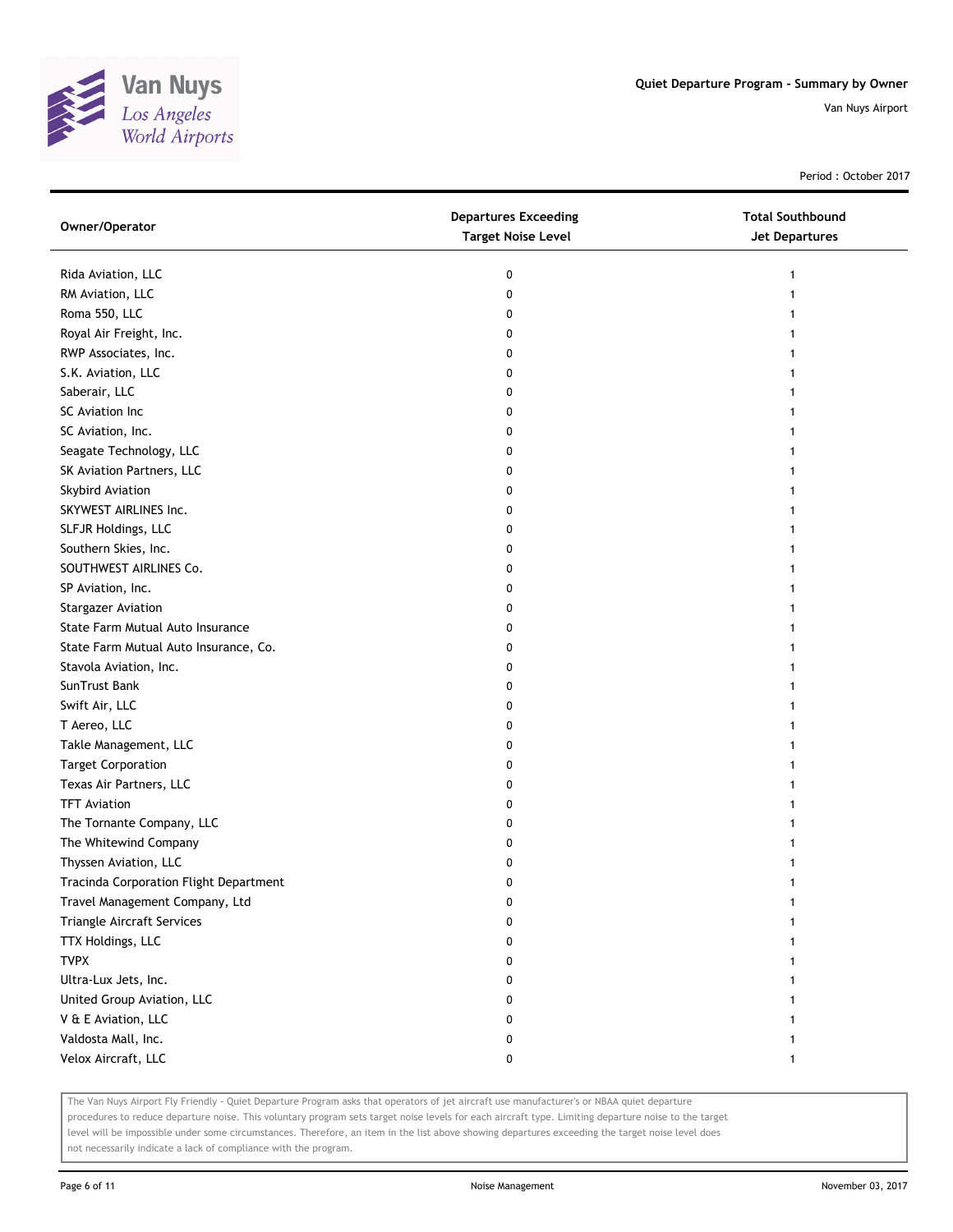

Period : October 2017

| Owner/Operator                  | <b>Departures Exceeding</b><br><b>Target Noise Level</b> | <b>Total Southbound</b><br>Jet Departures |
|---------------------------------|----------------------------------------------------------|-------------------------------------------|
| VICI Aviation, LLC              | 0                                                        | 1                                         |
| Virgin Australia                | 0                                                        | 1                                         |
| <b>Washington Corporations</b>  | 0                                                        |                                           |
| Watch Hill Capital, LLC         | 0                                                        |                                           |
| Wedderburn Corp.                | 0                                                        | 1                                         |
| WG Aviation II, LLC             | 0                                                        | 1                                         |
| White Pint Two, LLC             | 0                                                        |                                           |
| Wing Aviation, LLC              | 0                                                        |                                           |
| Worthington Enterprises, Inc.   | 0                                                        |                                           |
| Z Line Designs, Inc.            | 0                                                        |                                           |
| 188, Inc.                       | 0                                                        | 2                                         |
| Aeropremiere, LLC               | 0                                                        | 2                                         |
| AI 650, LLC                     | 0                                                        | 2                                         |
| Aikman Enterprises, Inc.        | 0                                                        | $\mathbf{2}$                              |
| Airway Charter Services         | 0                                                        | $\mathbf{2}$                              |
| Alise Aviation, LLC             | 0                                                        | $\mathbf{2}$                              |
| Allen Lund Company, Inc.        | 0                                                        | 2                                         |
| Astra SPX, LLC                  | 0                                                        | 2                                         |
| Awaiting Documentation          | 0                                                        | 2                                         |
| Blue Sky 45, LLC                | 0                                                        | 2                                         |
| British Creek Air, LLC          | 0                                                        | $\overline{2}$                            |
| C.C. Calzone, LLC               | 0                                                        | $\overline{2}$                            |
| CNH America, LLC                | 0                                                        | $\mathbf{2}$                              |
| CTP Aviation, LLC               | 0                                                        | $\mathbf{2}$                              |
| Culbertson Aviation, LLC        | 0                                                        | $\mathbf{2}$                              |
| DeBritton Aviation, Ltd.        | 0                                                        | $\mathbf{2}$                              |
| <b>East Holdings Limited</b>    | 0                                                        | 2                                         |
| Encore Flight School            | 0                                                        | 2                                         |
| Fair Wind Air Charter           | 0                                                        | 2                                         |
| FL Aviation Corp.               | 0                                                        | 2                                         |
| <b>Flight Operations</b>        | 0                                                        | $\overline{2}$                            |
| Grancor Aviation Inc.           | 0                                                        | $\overline{2}$                            |
| Herjavec Group                  | 0                                                        | 2                                         |
| IAC/InterActive Corporation     | 0                                                        | 2                                         |
| Independent Cuss, LLC           | 0                                                        | 2                                         |
| Jet Aviation Flight Services    | 0                                                        | 2                                         |
| Jet Aviation/Van Nuys           | 0                                                        | 2                                         |
| Jet Link Investments, Inc.      | 0                                                        | 2                                         |
| Jim Falk Lexus of Beverly Hills | 0                                                        | 2                                         |
| Journey Aviation, LLC           | 0                                                        | 2                                         |
| K/S Aviation, LLC               | 0                                                        | $\mathbf{2}$                              |

The Van Nuys Airport Fly Friendly - Quiet Departure Program asks that operators of jet aircraft use manufacturer's or NBAA quiet departure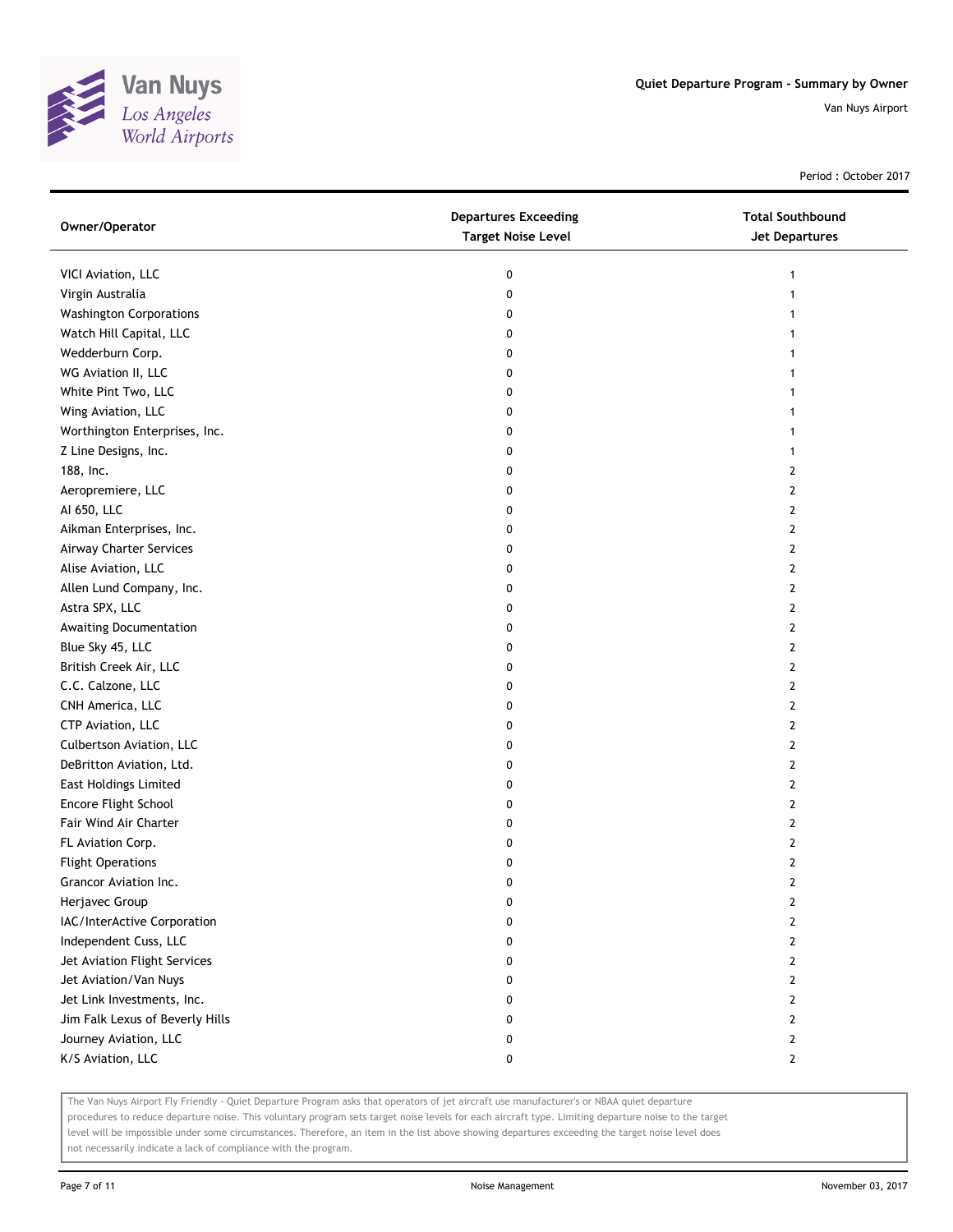

Period : October 2017

| Owner/Operator                                     | <b>Departures Exceeding</b><br><b>Target Noise Level</b> | <b>Total Southbound</b><br><b>Jet Departures</b> |
|----------------------------------------------------|----------------------------------------------------------|--------------------------------------------------|
| KW Flight, LLC                                     | 0                                                        | $\mathbf{2}$                                     |
| <b>Landmark Aviation</b>                           | 0                                                        | $\mathbf{2}$                                     |
| Leveled Wings, LLC                                 | 0                                                        | 2                                                |
| LKV Air, LLC                                       | 0                                                        | 2                                                |
| Malibu Consulting, Ltd.                            | 0                                                        | $\mathbf{2}$                                     |
| Mirage Resorts, Inc.                               | 0                                                        | $\mathbf{2}$                                     |
| Morningstar Partners, Ltd., DBA Auroa Jet Partners | 0                                                        | 2                                                |
| MSG Aircraft Leasing, LLC                          | 0                                                        | 2                                                |
| MTS Leasing, LLC                                   | 0                                                        | $\mathbf{2}$                                     |
| N702SS LLC                                         | 0                                                        | $\mathbf{2}$                                     |
| NetJets, Inc                                       | 0                                                        | $\mathbf{2}$                                     |
| <b>NEXjet Corporation</b>                          | 0                                                        | $\mathbf{2}$                                     |
| Next Sparc Aviation, LLC                           | 0                                                        | 2                                                |
| Pacific Coast Jet Charter, Inc.                    | 0                                                        | $\mathbf{2}$                                     |
| Perfect Agreements Leasing, Inc.                   | 0                                                        | $\mathbf{2}$                                     |
| Pilgrim Enterprises C/O Castle & Cook              | 0                                                        | $\mathbf{2}$                                     |
| Private Flight Aviation, LLC                       | 0                                                        | 2                                                |
| QS Partners, LLC                                   | 0                                                        | 2                                                |
| Red Hawk Properties, LLC                           | 0                                                        | $\mathbf{2}$                                     |
| Red.com                                            | 0                                                        | $\mathbf{2}$                                     |
| RFS Investments, LLC                               | 0                                                        | $\mathbf{2}$                                     |
| RLR LEASING LLC                                    | 0                                                        | $\mathbf{2}$                                     |
| RPS Holdings, Inc.                                 | 0                                                        | 2                                                |
| RSH Consulting, LLC                                | 0                                                        | $\mathbf{2}$                                     |
| Russcor Citation, LLC                              | 0                                                        | $\mathbf{2}$                                     |
| Santa Barbara Executive Jet                        | 0                                                        | $\mathbf{2}$                                     |
| Schmidt, Eric E.                                   | 0                                                        | 2                                                |
| SLANEY RICHARD                                     | 0                                                        | 2                                                |
| SMB Air, LLC                                       | 0                                                        | $\mathbf{2}$                                     |
| South Aviation, Inc.                               | 0                                                        | $\mathbf{2}$                                     |
| <b>Starbase Aviation</b>                           | 0                                                        | $\mathbf{2}$                                     |
| Starbase Aviation, LLC                             | 0                                                        | $\mathbf{2}$                                     |
| Starjet, Inc.                                      | 0                                                        | 2                                                |
| Sunshine State Capital Management, LLC             | 0                                                        | $\mathbf{2}$                                     |
| Talon Air, Inc.                                    | 0                                                        | $\mathbf{2}$                                     |
| <b>TEXTRON FINANCIAL CORP</b>                      | 0                                                        | $\mathbf{2}$                                     |
| The Employers Benefit Group, LLC                   | 0                                                        | $\mathbf{2}$                                     |
| Threshold Technologies, Inc.                       | 0                                                        | 2                                                |
| TP Aviation, LLC                                   | 0                                                        | $\mathbf{2}$                                     |
| USA Aviation, LLC                                  | 0                                                        | $\mathbf{2}$                                     |
| <b>Washington Corporation</b>                      | 0                                                        | $\mathbf{2}$                                     |

The Van Nuys Airport Fly Friendly - Quiet Departure Program asks that operators of jet aircraft use manufacturer's or NBAA quiet departure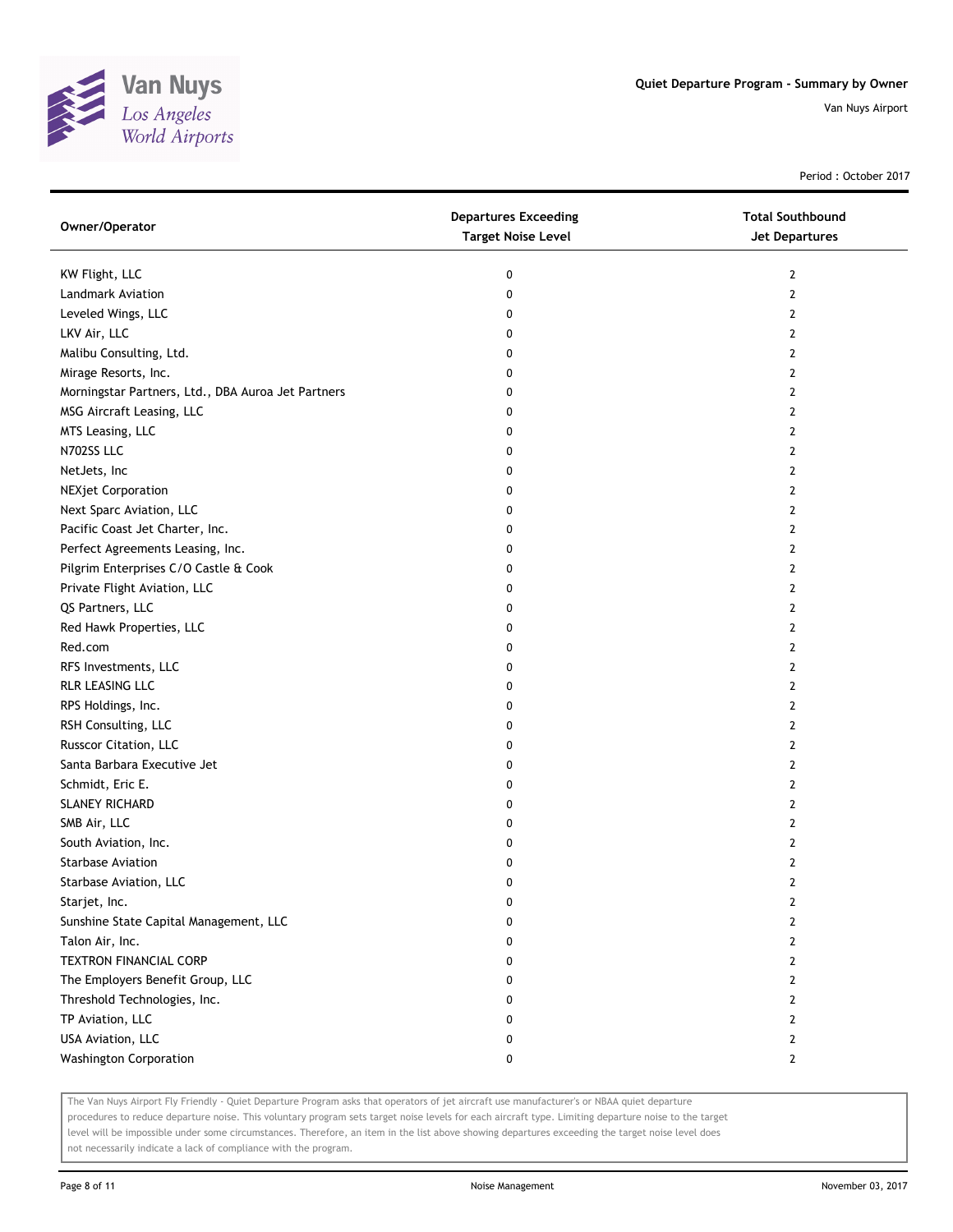

Period : October 2017

| Owner/Operator                        | <b>Departures Exceeding</b><br><b>Target Noise Level</b> | <b>Total Southbound</b><br>Jet Departures |
|---------------------------------------|----------------------------------------------------------|-------------------------------------------|
| WELLS FARGO BANK NORTHWEST NA TRUSTEE | 0                                                        | 2                                         |
| Westfield Aviation, Inc. Pty. Ltd.    | 0                                                        | 2                                         |
| <b>Wilshire Associates</b>            | 0                                                        | 2                                         |
| Yunwei Corporate Jet Leasing Co. Ltd. | 0                                                        | 2                                         |
| 1st Avenue TJC, LLC                   | 0                                                        | 3                                         |
| Acabel, LLC                           | 0                                                        | 3                                         |
| Ample United Limited                  | 0                                                        | 3                                         |
| Ariaer, LLC                           | 0                                                        | 3                                         |
| AVPRO, Inc.                           | 0                                                        | 3                                         |
| Blackjet 1, LLC                       | 0                                                        | 3                                         |
| Central Management Services II LLC    | 0                                                        | 3                                         |
| Cessna Aircraft Company               | 0                                                        | 3                                         |
| Channel Island Aviation, Inc.         | 0                                                        | 3                                         |
| Club Jet                              | 0                                                        | 3                                         |
| Colony Capital, LLC                   | 0                                                        | 3                                         |
| Gama Aviation                         | 0                                                        | 3                                         |
| Garrett Thornburg Revocable Trust     | 0                                                        | 3                                         |
| Irongate Air, LLC                     | 0                                                        | 3                                         |
| Jet Aviation Flight Services, Inc.    | 0                                                        | 3                                         |
| Jet Set Aircraft, Inc.                | 0                                                        | 3                                         |
| KW770, LLC                            | 0                                                        | 3                                         |
| Legacy Ventures, LLC                  | 0                                                        | 3                                         |
| Mandalay Resort Group                 | 0                                                        | 3                                         |
| Mannco, LLC                           | 0                                                        | 3                                         |
| MC Group                              | 0                                                        | 3                                         |
| Meridian Air Charter                  | 0                                                        | 3                                         |
| Mike Post Productions, Inc.           | 0                                                        | 3                                         |
| Moelis & Company Manager, LLC         | 0                                                        | 3                                         |
| NELSON AVIATION SERVICES LLC          | 0                                                        | 3                                         |
| Pacific Coast Jet, LLC                | 0                                                        | 3                                         |
| Platinum Equity, LLC                  | 0                                                        | 3                                         |
| Raspberry Consulting, LLC             | 0                                                        | 3                                         |
| Regency Air, LLC                      | 0                                                        | 3                                         |
| Sands Aviation, LLC                   | 0                                                        | 3                                         |
| The David Geffen Company              | 0                                                        | 3                                         |
| Trently Technical, LLC                | 0                                                        | 3                                         |
| Trigger Air, LLC                      | 0                                                        | 3                                         |
| Wilmington Trust Company              | 0                                                        | 3                                         |
| XCEL Jet Management, Inc.             | 0                                                        | 3                                         |
| AbbVie US, LLC                        | 0                                                        |                                           |
| ATI Jet, Inc.                         | 0                                                        | 4                                         |

The Van Nuys Airport Fly Friendly - Quiet Departure Program asks that operators of jet aircraft use manufacturer's or NBAA quiet departure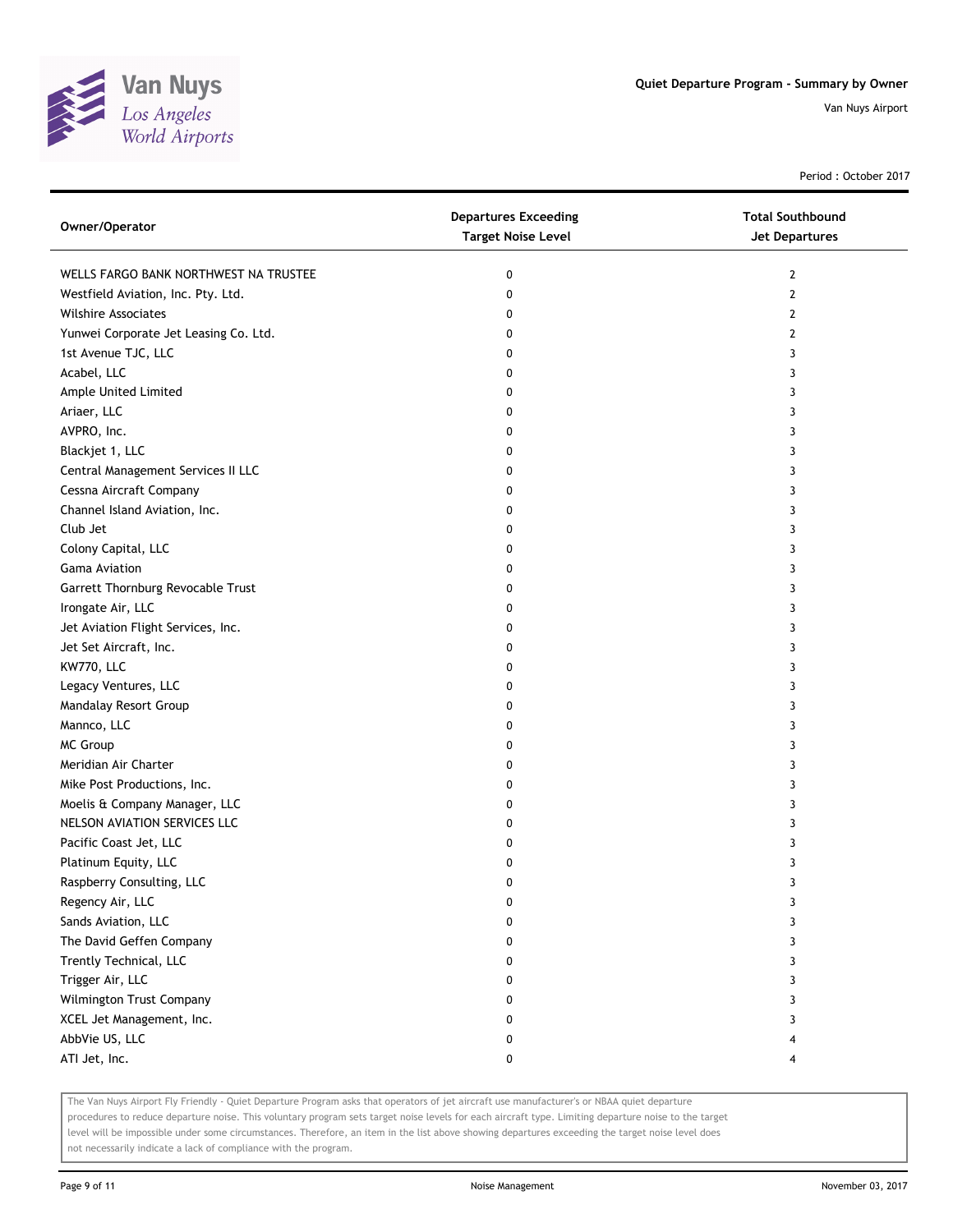

Period : October 2017

| Owner/Operator                                  | <b>Departures Exceeding</b><br><b>Target Noise Level</b> | <b>Total Southbound</b><br><b>Jet Departures</b> |
|-------------------------------------------------|----------------------------------------------------------|--------------------------------------------------|
| AVIC International Leasing Company, Ltd.        | 0                                                        | 4                                                |
| Guthy-Renker Aviation, LLC                      | 0                                                        | 4                                                |
| Have Plane-Will Travel, LLC                     | 0                                                        | 4                                                |
| Kalitta Charters, LLC                           | 0                                                        | 4                                                |
| Las Vegas Jet, LLC                              | 0                                                        | 4                                                |
| Passport 100, LLC                               | 0                                                        | 4                                                |
| Red Wing Aeroplane Co., LLC                     | 0                                                        | 4                                                |
| Sky River Consulting, LLC                       | 0                                                        | 4                                                |
| Space Exploration Technologies, Corp.           | 0                                                        | 4                                                |
| The Heavener Company Leasing, LLC               | 0                                                        |                                                  |
| VISTAJET Luftfahrtunternehmen GmbH              | 0                                                        |                                                  |
| West Coast Charters, LLC                        | 0                                                        |                                                  |
| Windsor Jet Management                          | 0                                                        | 4                                                |
| Air Kaitar, LLC                                 | 0                                                        | 5                                                |
| Aviation Consultants, Inc.                      | 0                                                        | 5                                                |
| <b>BAM Aviation, LLC</b>                        | 0                                                        | 5                                                |
| Caesars Entertainment Operating Co., Inc        | 0                                                        | 5                                                |
| Corporate Flight International                  | 0                                                        | 5                                                |
| Delta Private Jets                              | 0                                                        | 5                                                |
| Desert Jet, LLC                                 | 0                                                        | 5                                                |
| ESK One, LLC                                    | 0                                                        | 5                                                |
| <b>Flight Options</b>                           | 0                                                        | 5                                                |
| Jet Aviation Business Jets, Inc.                | 0                                                        | 5                                                |
| Leonard Green & Partners, LLC                   | 0                                                        | 5                                                |
| NETJETS SALES INC                               | 0                                                        | 5                                                |
| Presidential Aviation, Inc.                     | 0                                                        | 5                                                |
| <b>Tull Family Trust</b>                        | 0                                                        | 5                                                |
| Winbrook LLC                                    | 0                                                        | 5                                                |
| Airbar, LLC                                     | 0                                                        | 6                                                |
| Concord Hospitality Enterprises Company         | 0                                                        | 6                                                |
| Cove Aviation Partners, LLC                     | 0                                                        | 6                                                |
| Hollister Aviation, LLC                         | 0                                                        | 6                                                |
| Landmark Aviation Aircraft Management & Charter | 0                                                        | 6                                                |
| Latitude 33 Aviation LLC                        | 0                                                        | 6                                                |
| VistaJet Limited                                | 0                                                        | 6                                                |
| Nalpak Consulting, LLC                          | 0                                                        | 7                                                |
| Paramount Pictures Corporation                  | 0                                                        | 7                                                |
| Solairus Aviation                               | 0                                                        | 7                                                |
| <b>Wonderful Citrus Aviation</b>                | 0                                                        | 7                                                |
| Zetta Jet USA, Inc.                             | 0                                                        | 7                                                |
| Air Lease Corporation                           | 0                                                        | 8                                                |

The Van Nuys Airport Fly Friendly - Quiet Departure Program asks that operators of jet aircraft use manufacturer's or NBAA quiet departure